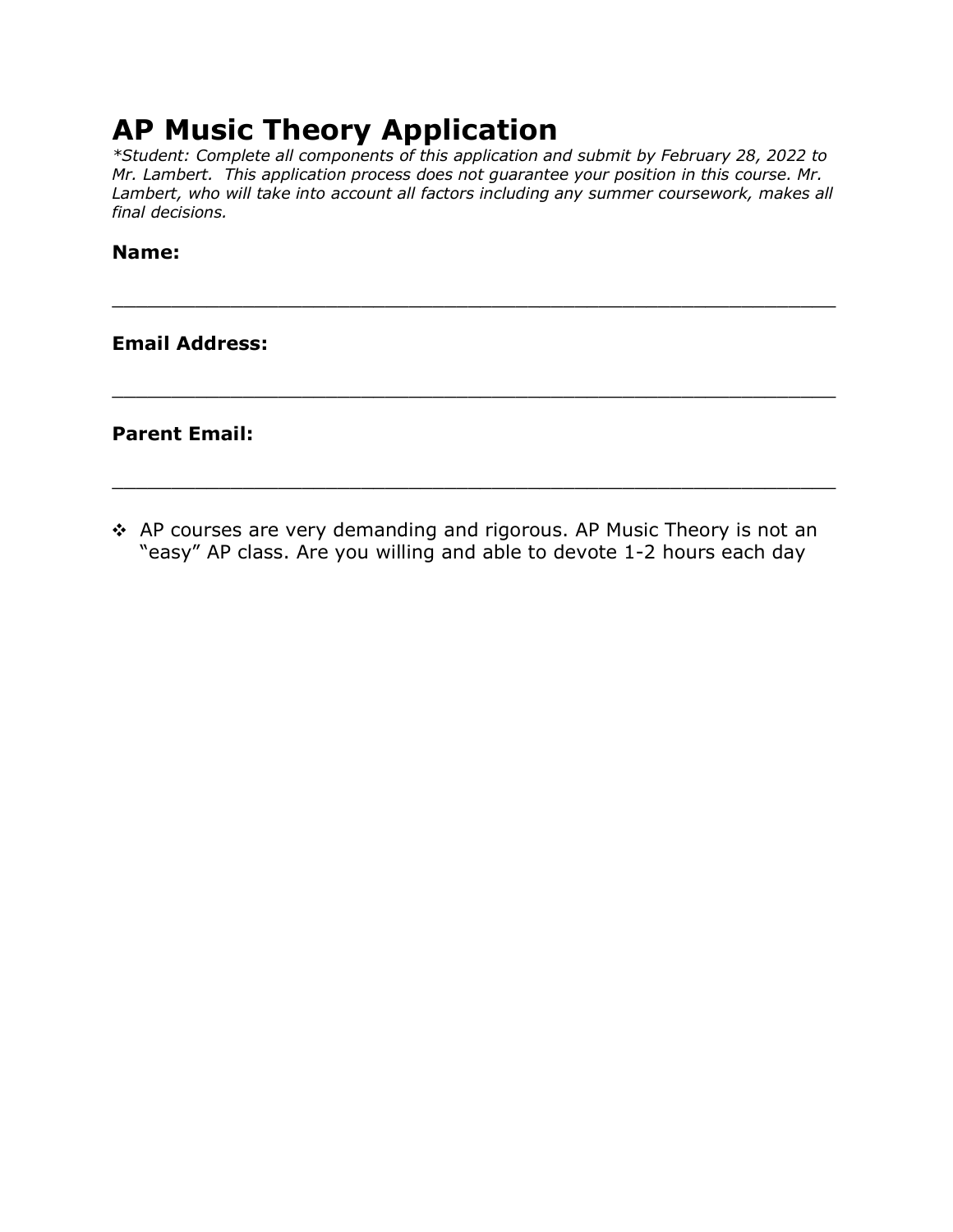outside of school to be successful in this course? \_\_\_\_\_\_\_ yes \_\_\_\_\_\_\_\_ no

- \* Are you frequently absent from school? yes example and Attendance is critical to success in an AP class and excessive absences are not acceptable.
- ! Do you have computer and Internet access daily? \_\_\_\_\_ yes \_\_\_\_\_ no
- $\div$  Do you have any experience with playing an instrument or singing? \_\_\_\_\_ yes \_\_\_\_\_ no

If yes, what experience?

 $\div$  Do you have any experience reading music written on a musical staff?\_\_\_\_\_\_\_ yes \_\_\_\_\_\_\_\_ no

\* When taking AP Music Theory, you are encouraged to take a music class along with it. Options include Band, Chorus, Music Technology, Modern Band, or Guitar.

\_\_\_\_\_\_\_\_\_\_\_\_\_\_\_\_\_\_\_\_\_\_\_\_\_\_\_\_\_\_\_\_\_\_\_\_\_\_\_\_\_\_\_\_\_\_\_\_\_\_\_\_\_\_\_\_\_\_\_\_\_ \_\_\_\_\_\_\_\_\_\_\_\_\_\_\_\_\_\_\_\_\_\_\_\_\_\_\_\_\_\_\_\_\_\_\_\_\_\_\_\_\_\_\_\_\_\_\_\_\_\_\_\_\_\_\_\_\_\_\_\_\_ \_\_\_\_\_\_\_\_\_\_\_\_\_\_\_\_\_\_\_\_\_\_\_\_\_\_\_\_\_\_\_\_\_\_\_\_\_\_\_\_\_\_\_\_\_\_\_\_\_\_\_\_\_\_\_\_\_\_\_\_\_ \_\_\_\_\_\_\_\_\_\_\_\_\_\_\_\_\_\_\_\_\_\_\_\_\_\_\_\_\_\_\_\_\_\_\_\_\_\_\_\_\_\_\_\_\_\_\_\_\_\_\_\_\_\_\_\_\_\_\_\_\_

**. By taking an AP course you are required** to take the AP Music Theory exam at the end of the school year. Passing this exam could result in college credit and in turn saving you money.

Are you currently taking an AP class? \_\_\_\_\_\_\_ If so please list the class and your current grade in that class? \_\_\_\_\_\_\_\_\_\_\_\_\_\_\_\_\_\_\_\_\_\_\_\_\_\_\_\_\_\_\_

\_\_\_\_\_\_\_\_\_\_\_\_\_\_\_\_\_\_\_\_\_\_\_\_\_\_\_\_\_\_\_\_\_\_\_\_\_\_\_\_\_\_\_\_\_\_\_\_\_\_\_\_\_\_\_\_\_\_ \_\_\_\_\_\_\_\_\_\_\_\_\_\_\_\_\_\_\_\_\_\_\_\_\_\_\_\_\_\_\_\_\_\_\_\_\_\_\_\_\_\_\_\_\_\_\_\_\_\_\_\_\_\_\_\_\_\_ \_\_\_\_\_\_\_\_\_\_\_\_\_\_\_\_\_\_\_\_\_\_\_\_\_\_\_\_\_\_\_\_\_\_\_\_\_\_\_\_\_\_\_\_\_\_\_\_\_\_\_\_\_\_\_\_\_\_ \_\_\_\_\_\_\_\_\_\_\_\_\_\_\_\_\_\_\_\_\_\_\_\_\_\_\_\_\_\_\_\_\_\_\_\_\_\_\_\_\_\_\_\_\_\_\_\_\_\_\_\_\_\_\_\_\_\_

\* Why do you wish to be considered for AP Music Theory?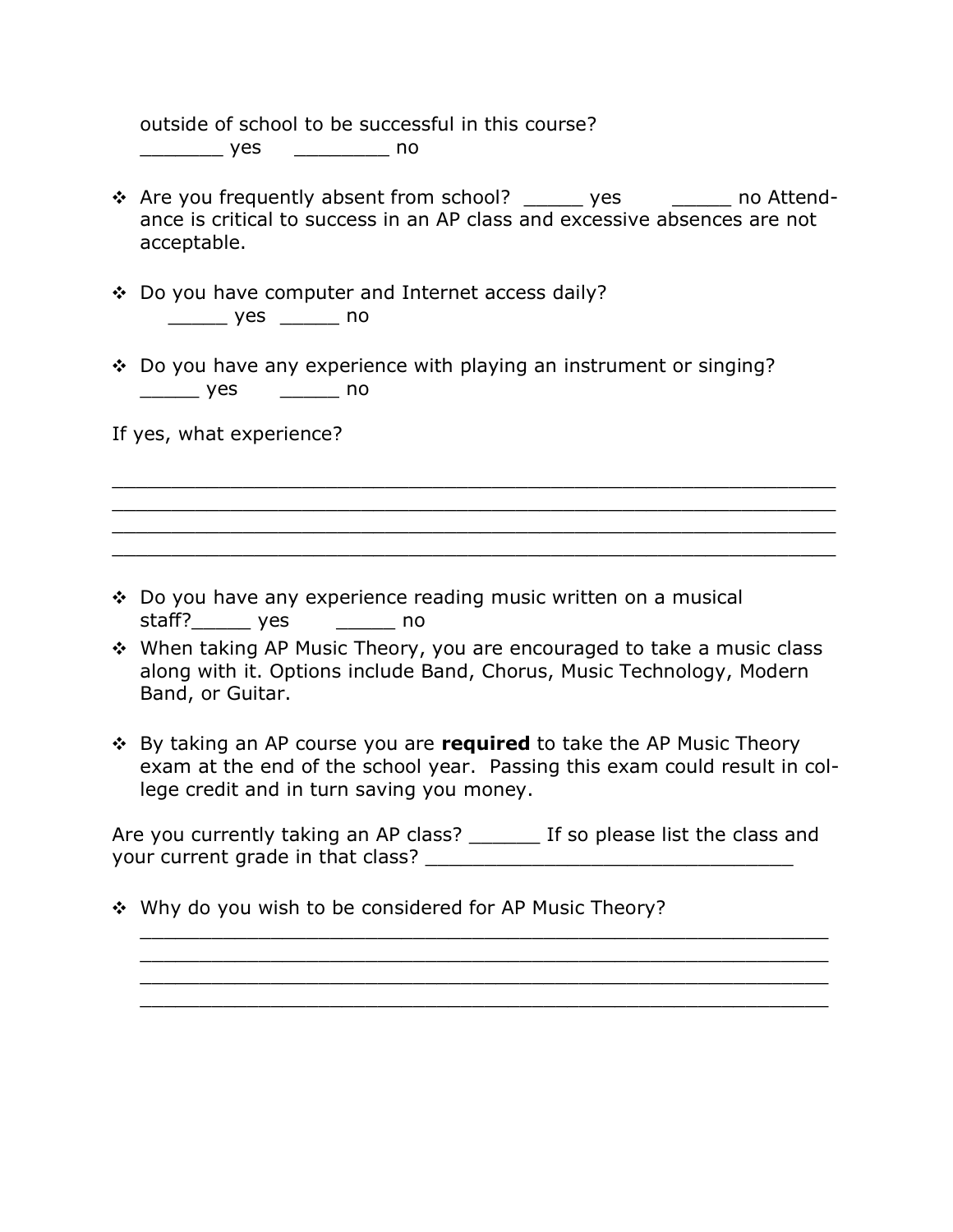## **\*Teacher recommendation: (Math teacher)**

**\*Please print off the next page titled teacher recommendation and politely ask your Math teacher to fill it out for you (way before the deadline). Your teacher will place this form in my box in the front office.**

\_\_\_\_\_\_\_\_\_\_\_\_\_\_\_\_\_\_\_\_\_\_\_\_\_\_\_\_\_\_\_\_\_\_\_\_\_\_\_\_\_\_\_\_\_\_\_\_\_\_\_\_\_\_\_\_\_\_ \_\_\_\_\_\_\_\_\_\_\_\_\_\_\_\_\_\_\_\_\_\_\_\_\_\_\_\_\_\_\_\_\_\_\_\_\_\_\_\_\_\_\_\_\_\_\_\_\_\_\_\_\_\_\_\_\_\_

**Mr. Lambert AP Music Theory**